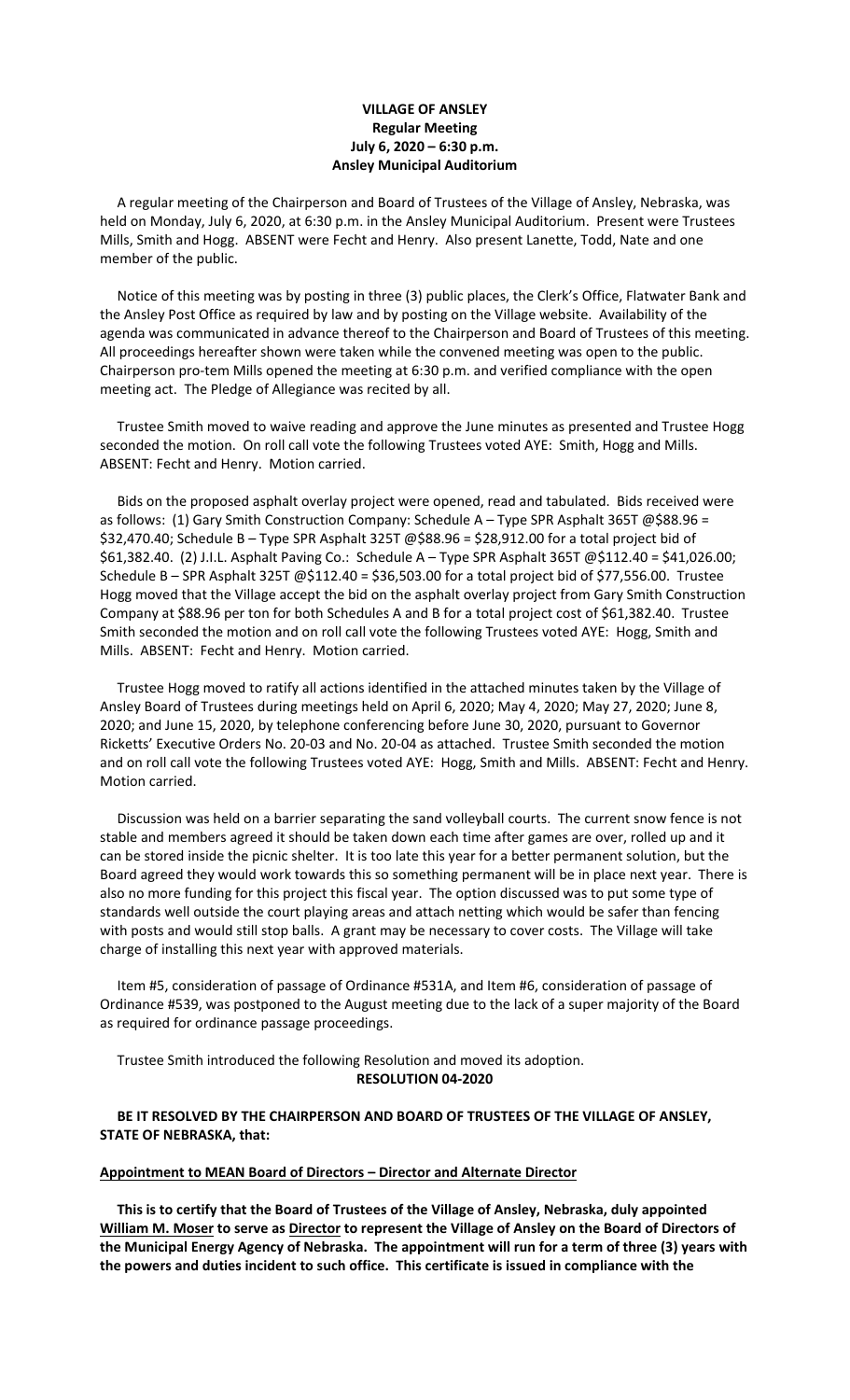## **Municipal Cooperative Financing Act contained in the Nebraska Revised Statutes 18-2401 et seq. (1987).**

*\*Upon the adoption of an ordinance or passage of a resolution as provided in this section, the mayor, in the case of a city, the chairperson of the board of trustees, in the case of a village, or the chairperson of the governing body, of each of the proposed participating municipalities, with the approval of the respective governing body, shall appoint a director who shall be an elector of the municipality for which he or she acts as director.*

 **This is to certify that the Board of Trustees of the Village of Ansley, Nebraska, duly appointed Lanette Doane to serve as Alternate Director to represent the Village of Ansley on the Board of Directors of the Municipal Energy Agency of Nebraska. The appointment will run for a term of three (3) years with the powers and duties incident to such office. This certificate is issued in compliance with the Municipal Cooperative Financing Act contained in the Nebraska Revised Statutes 18-2401 et seq. (1987).**

 **\****\*Upon the adoption of an ordinance or passage of a resolution as provided in this section, the mayor, in the case of a city, the chairperson of the board of trustees, in the case of a village, or the chairperson of the governing body, of each of the proposed participating municipalities, with the approval of the respective governing body, shall appoint a director who shall be an elector of the municipality for which he or she acts as director.*

#### **Appointment to MEAN Management Committee**

 **WHEREAS, the Village of Ansley, State of Nebraska, is a party to the Electrical Resources Pooling Agreement and, pursuant to the terms of such Agreement, it is the responsibility of the Village of Ansley to designate a representative and alternate representative to the Municipal Energy Agency of Nebraska Management Committee provided for under the terms of said Agreement**

 **NOW THEREFORE, BE IT RESOLVED by the Village Board of the Village of Ansley, State of Nebraska that:**

 **1. The Village Clerk is hereby directed to give written notice to the Municipal Energy Agency of Nebraska of the appointment of William M. Moser as Representative to said MEAN Management Committee.**

 **2. The Village Clerk is hereby directed to give written notice to the Municipal Energy Agency of Nebraska of the appointment of Lanette Doane as Alternate Representative to said MEAN Management Committee.**

#### **Appointment to NMPP Members' Council – Director and Alternate Director**

 **NOW THEREFORE BE IT RESOLVED by the Board of Trustees of the Village of Ansley, State of Nebraska, that:**

- **1. Such Village of Ansley be and hereby is a member of the Nebraska Municipal Power Pool.**
- **2. The Board of Trustees of the Village of Ansley, State of Nebraska, does hereby appoint William Moser as the representative of the Village of Ansley, State of Nebraska to the Members' Council of the Nebraska Municipal Power Pool.**
- **3. The Board of Trustees of the Village of Ansley, State of Nebraska, does hereby appoint Lanette Doane as the alternate representative of the Village of Ansley, State of Nebraska, to the Members' Council of the Nebraska Municipal Power Pool.**

\**Pursuant to Article V of the Amended and Restated Bylaws of the Nebraska Municipal Power Pool, "Any person appointed as Representative or Alternate Representative shall be a resident of the area receiving services from the appointing Member."*

## **Appointment to ACE Board of Directors**

 **WHEREAS, the Village of Ansley, State of Nebraska, is a party to the Interlocal Agreement creating the Public Alliance for Community Energy and, pursuant to the terms of said Agreement it is the**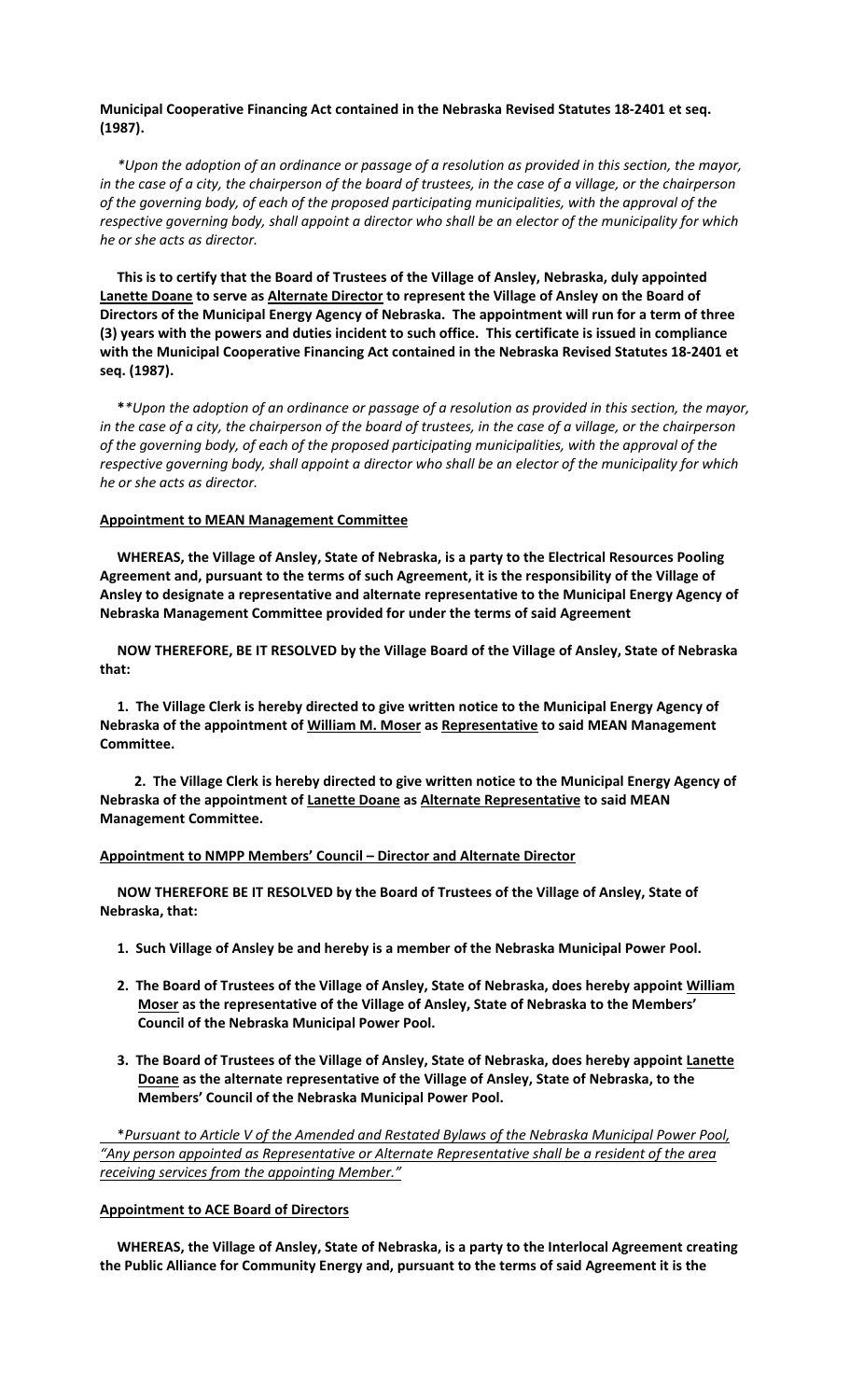**responsibility of the Village to designate a representative of the Village of Ansley to the Public Alliance for Community Energy Board of Directors provided for under the terms of said Agreement.**

 **NOW, THEREFORE, BE IT RESOLVED by the Chairperson and Board of Trustees of the Village of Ansley, Nebraska, that:**

- **1. The Village Clerk is hereby directed to give written notice to the Public Alliance for Community Energy of the appointment of William M. Moser as the Village's representative to said Board of Directors.**
- **2. The Village Clerk is hereby directed to give written notice to the Public Alliance for Community Energy of the appointment of Lanette Doane as the Village's alternate representative to said Board of Directors.**

**This is to certify that the appointments set out above were approved by the Board of Trustees of the Village of Ansley, State of Nebraska, at their meeting on July 6, 2020.**

Passed and approved this  $6<sup>th</sup>$  day of July, 2020.

**Attest: \_\_\_\_\_\_\_\_\_\_\_\_\_\_\_\_\_\_\_\_\_\_\_\_\_\_\_\_\_\_\_\_\_\_\_\_\_**

 **Catherine Jo W. Mills, Chair pro-tem**

**\_\_\_\_\_\_\_\_\_\_\_\_\_\_\_\_\_\_\_\_\_\_\_\_\_\_\_\_\_\_\_\_\_\_\_\_\_\_\_ Lanette C. Doane, CMC**

### **(Seal)**

Trustee Hogg seconded the motion for adoption of the resolution. The Chairperson pro-tem stated the motion and the Village Clerk called the roll. On roll call the following voted in favor of passage of said motion: Smith, Hogg and Mills. The following voted against the same: None. ABSENT: Fecht and Henry. The Chairperson pro-tem thereupon declared said motion carried and said resolution adopted.

 Trustees Mills and Smith reported that the evaluations with employees had been a very positive experience and the exchange of information was very valuable. The process provides a good opportunity for board members to talk to employees. It was recommended that the timeline be changed for reviews to be done in May so annual salary/wage recommendations could be placed on the June agenda. Trustee Mills also recommended the Board may want to consider mid-year evaluations. Trustee Smith stated that the raises last year were 1% and were perhaps low and she would recommend a 2.5% increase for this year. Trustee Smith moved to recommend a 2.5% wage increase for full-time employees effective with the July, 2020 payroll. Trustee Mills seconded the motion and on roll call vote on the motion the following Trustees voted AYE: Smith, Mills and Hogg. ABSENT: Fecht and Henry. Motion carried.

 Trustee Mills and Smith also shared some of the goals that were discussed during the evaluations. They felt some of the goals would need to be considered in the budgeting process for next year. Nate would like to get more certifications – possibly underground training as recommended by Bill– and there are grants for other areas. The Board requested he provide details on the grants and what areas they cover. Nate would also like to get certified in water. The Board said it may be approved to get the certification but that may not be reflected in his pay for now since the Village already has 2 certified water and sewer operators. The Board recognizes the value of the goals and self-improvement and he would then be ready to step into a position with certification if one became open. Todd said the Village doesn't currently have any certified employees to operate the pole setter or the bucket truck and those trainings should be considered a priority. MEAN and NMPP will be contacted to find out about certification and training opportunities. It is also recommended that job descriptions be developed for each position and Trustee Mills volunteered to help with this. She may have some preliminary descriptions for consideration by the Board for the September board meeting. Lanette would like to see in a future budget an allowance for office personnel training. Todd agreed to the added responsibility of Zoning Administrator for building permit applications since he is more available for inspections. Chairperson pro-tem Mills recommended adding Todd as a Zoning Administrator for fencing and building permit applications. Trustee Smith moved to approve the recommendation to appoint Todd Grant as an additional Zoning Administrator. Trustee Hogg seconded the motion and on roll call vote the following Trustees voted AYE: Smith, Hogg and Mills. ABSENT: Fecht and Henry. Motion carried.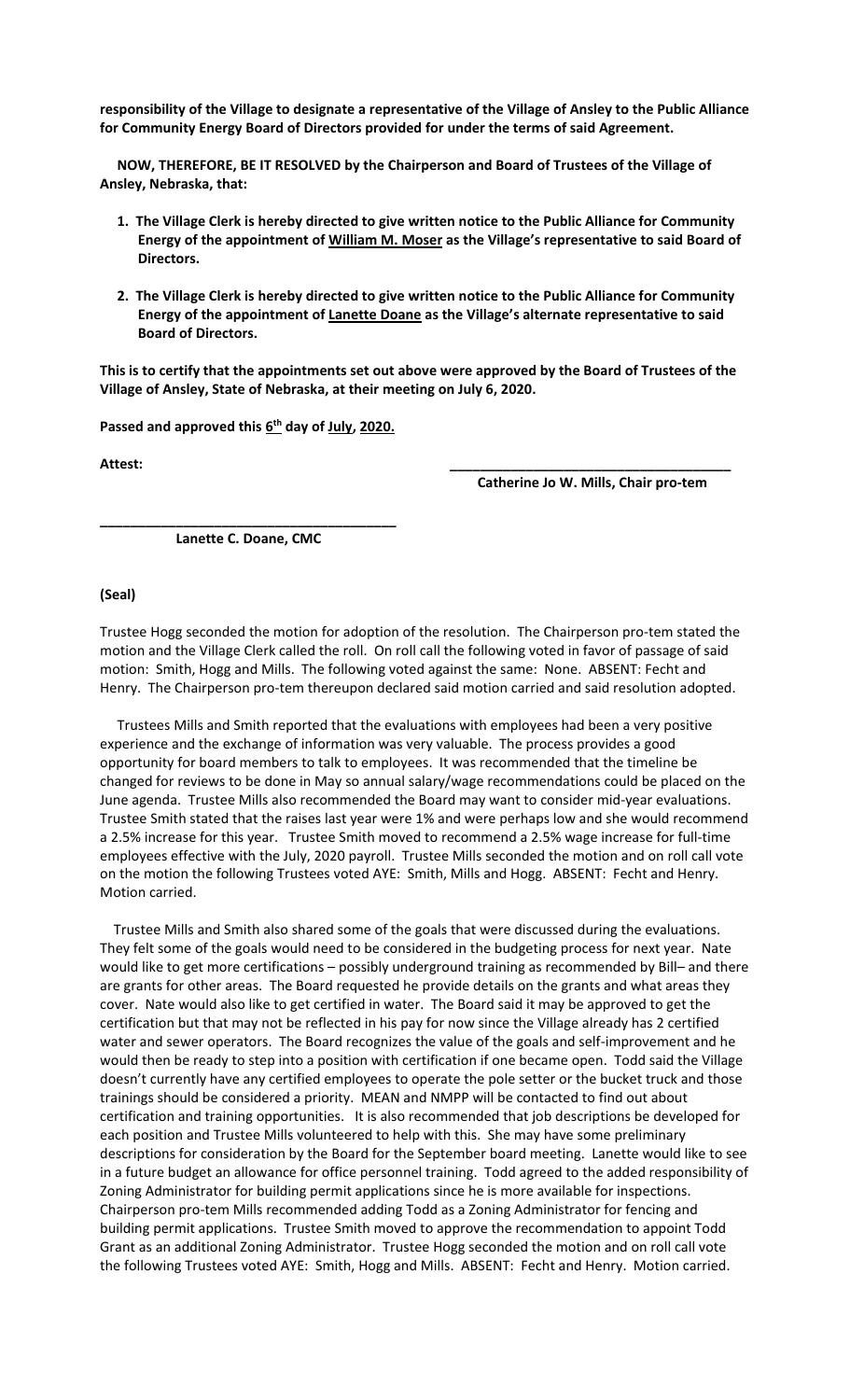Department Head and Committee Reports – Todd reported the benches have been installed at the Municipal Auditorium. They have treated the lake for duck weed 3 times and twice for moss but it can only be treated every 2 weeks. They will continue the battle and it will be long and probably expensive.

Lanette reported the following: (1) The Village has a CD up for renewal on July 12<sup>th</sup> and rates are very low; (2) she has participated in 4 webinars to date (budget; sales tax; open meetings act; Top 10 COVID-19 Questions) as a part of what would normally be the Municipal Accounting & Finance Conference; (3) side yard question on application for a building permit was discussed; (4) updated the Board on a recent email from US Army Corp of Engineers regarding the Section 22 study on Ansley and floodplain mitigation; (5) the proposed LARM contribution for next fiscal year will be approximately 4% higher; (6) Lanette is requesting capital expenditure budget numbers from department heads by the August meeting; (7) the pool will be closed for 3 dates for camps and prom but they are posting signs and putting the information on Facebook so people are aware; (8) complaints on dogs were received this afternoon but too late for the agenda.

 Trustee Smith moved to approve the claims and Trustee Hogg seconded the motion. On roll call vote the following Trustees voted AYE: Smith, Hogg and Mills. ABSENT: Fecht and Henry. Motion carried.

| <b>GENERAL FUND</b>           |           |                                   |           |
|-------------------------------|-----------|-----------------------------------|-----------|
| American Electric-sup         | 1,620.63  | Ansley Lmbr & Supply-sup          | 947.99    |
| <b>BBow Mun Utilities-sup</b> | 609.90    | <b>Buffalo Outdoor-pts</b>        | 173.52    |
| Capital Bus-ser               | 123.17    | <b>Central NE Med Clinic-test</b> | 55.00     |
| <b>Custer Co Chief-fees</b>   | 99.98     | <b>Custer Federal-inv</b>         | 8,920.00  |
| Custer's-fuel                 | 312.06    | DOE-en                            | 810.93    |
| Deterding's-sup               | 1,656.79  | Lanette Doane-ins/mlg/cell        | 294.81    |
| Dollar General-sup            | 127.89    | Dutton-Lainson-sup                | 276.77    |
| Eakes-sup                     | 205.72    | <b>Freedom Claims-ins</b>         | 230.80    |
| <b>Gateway Motors-pts</b>     | 31.71     | Lex Solid Waste-fees              | 734.25    |
| Loup City Auto-pts            | 185.94    | Municipal Supply-sup              | 5,423.19  |
| NCTC-ph                       | 707.21    | NE Dept Rev-tx                    | 4,147.38  |
| <b>NE Power Review-dues</b>   | 88.06     | NE Public Health Lab-text         | 15.00     |
| Nebraska Land Surveying-ser   | 259.36    | One Call-ser                      | 25.69     |
| Petty Cash-ref/sup            | 675.34    | Taylor Heating&Cooling-eq         | 13,481.53 |
| Union Bank-inv                | 1,500.00  | VanDiest-sup                      | 834.40    |
| Village-util                  | 1,349.45  | Yanez Service-fuel                | 461.71    |
| Kiefer Aquatics-sup           | 165.25    | NE Unemp Comp-tx                  | 23.66     |
| <b>Trotter Grain-sup</b>      | 66.50     | Jason White-fees                  | 75.00     |
| <b>Black Hills-util</b>       | 711.91    | Carbonite-fees                    | 99.79     |
| Hireright-test                | 35.70     | <b>IIMC-conf</b>                  | 50.00     |
| MEAN-en                       | 30,323.60 | UHC-ins                           | 1,605.28  |
| <b>AFLAC-ins</b>              | 60.45     | Salaries-pay                      | 20,317.62 |
| Federal Tax Dep-tx            | 5,271.17  | <b>Todd Grant-cell</b>            | 25.00     |
| Invesco-ret                   | 1,681.00  | <b>Bill Moser-cell</b>            | 25.00     |
| Nate Slagle-cell              | 25.00     | Treetop Prod-sup                  | 256.89    |
|                               |           |                                   |           |

 There being no further business to come before the Board it was moved by Trustee Mills and seconded by Trustee Hogg that the meeting be adjourned and on roll call vote on the motion the following Trustees voted AYE: Mills, Hogg and Smith. ABSENT: Fecht and Henry. Motion carried and meeting adjourned at 7:55 p.m.

ATTEST: \_\_\_\_\_\_\_\_\_\_\_\_\_\_\_\_\_\_\_\_\_\_\_\_\_\_\_\_\_\_\_\_\_\_\_\_\_\_\_

Catherine Jo W. Mills, Chair pro-tem

Lanette C. Doane, CMC

\_\_\_\_\_\_\_\_\_\_\_\_\_\_\_\_\_\_\_\_\_\_\_\_\_\_\_\_\_\_\_\_\_\_\_\_\_\_

(Seal)

 I, the undersigned Clerk, hereby certify that the foregoing is a true and correct copy of proceedings had and done by the Chairperson and Board of Trustees; that all of the subjects included in the foregoing proceedings were contained in the agenda for the meeting, kept continuously current and available for public inspection at the office of the Clerk and on the Village website; that such subjects were contained in said agenda for at least twenty-four hours prior to said meeting; that at least one